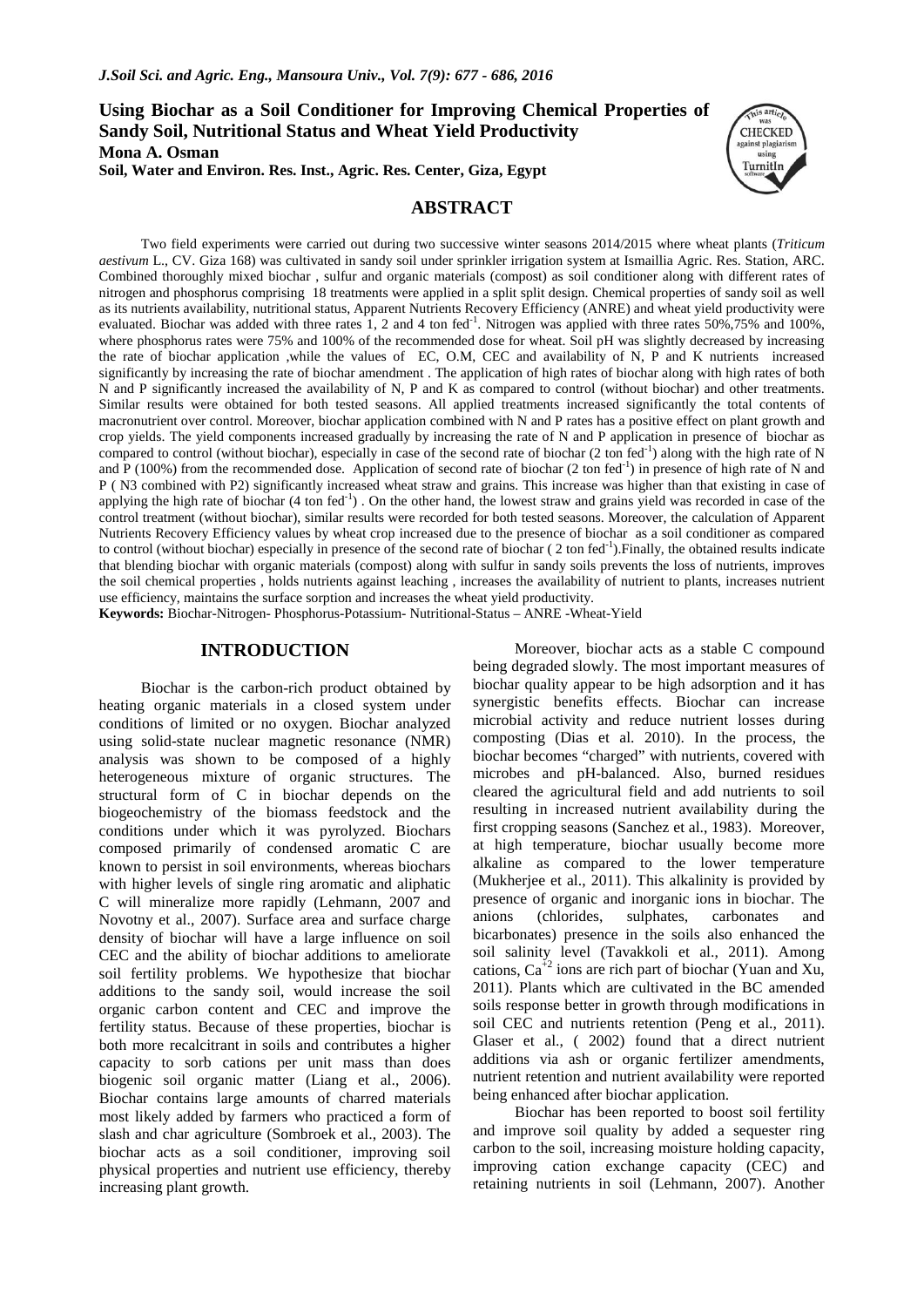major benefit associated with the use of biochar as a soil amendment is its ability to sequester carbon from the atmosphere-biosphere pool and transfer it to soil (Laird, 2009).

Sorption capacity is a key indicator of uptake ability. So, biochar usually has greater sorption ability than natural soil organic matter due to its greater surface area, negative surface charge and charge density (Liang et al., 2006). Biochar can not only efficiently remove many cationic chemicals ions, but also sorb anionic nutrients such as phosphate ions (Lehmann, 2007). Thus, the addition of biochar to soil offers a potential environmental benefit by preventing the loss of nutrients and thereby protecting water resources. Studies showed that biochar addition increased crop yields and improved soil quality (Chan et al., 2007). Also, the use of biochar as a soil amendment could reduce chemical fertilizer use due to a reduced percolation of water and nutrients. Biochars would be able to hold nutrients and increase its availability to plant if they are applied in agricultural fields (Zhang et al., 2010)

Lehmann et al., (2003 a) found that char can increase the nutrient use efficiency by plants of applied N and P this could be explained by char has a surface sorption nutrients maintaining them in the root zone and maintaining leaching, especially in sandy soil because of its low fertility, low retention capacity of nutrient and rapidly leached of mineral fertilizers. Also, char is influencing the physical and/or chemical structure of the tested soil. Synergisms recorded as a combination of organic fertilizers (compost, manure) or inorganic fertilizers and biochar for sustainable soil amelioration and fertilization (Schulz and Glaser, 2012).

The objectives of the present study is to investigate the effect of combined application of biochar, sulfur and organic materials as a soil conditioners along with nitrogen and phosphorus rates on chemical properties of sandy soil as well as its nutrients availability, nutritional status , apparent nutrient recovery and wheat yield productivity.

# **MATERIALS AND METHODS**

A field experiment was carried out on wheat plants (*Triticum aestivum* L., CV. Giza 168) cultivated in sandy soil under sprinkler irrigation system at Ismaillia Agric. Res. Station, ARC, located at 30° 35´41.9" N Latitude and 32° 16´ 45.8" E longitude during two successive winter seasons 2014/2015. The impact of applying combined application of biochar, sulfur and organic materials as soil conditioners along with different rates of nitrogen and phosphorus on chemical properties of sandy soil as well as its nutrients availability, nutritional status, apparent nutrient recovery and wheat yield productivity is considered. The experiment was designed in a split- split plot design with three replications, the main plot for biochar, the sub plot for phosphorus fertilizers rates and the sub sub plot for nitrogen fertilizers rates.

Some physical and chemical properties of the tested soil sample are shown in Table (1), while biochar and compost composition are presented in Table (2).

|  |  |  | Table 1. Some physical and chemical properties of the experimental soil before wheat cultivation |  |  |  |  |  |  |  |  |
|--|--|--|--------------------------------------------------------------------------------------------------|--|--|--|--|--|--|--|--|
|--|--|--|--------------------------------------------------------------------------------------------------|--|--|--|--|--|--|--|--|

| Tuole 11 Dollie physical and chemical properties of the experimental soil sectore when cantwardi |        |                                    |                 |  |  |  |  |  |
|--------------------------------------------------------------------------------------------------|--------|------------------------------------|-----------------|--|--|--|--|--|
| Soil characteristics                                                                             | Values | <b>Soil characteristics</b>        | Values          |  |  |  |  |  |
| Particle size distribution %                                                                     |        | Soluble cations and anions (meq/l) |                 |  |  |  |  |  |
| Coarse Sand                                                                                      | 58.40  | $Ca^{++}$                          |                 |  |  |  |  |  |
| Fine Sand                                                                                        | 27.20  | $Mg^{++}$                          | 0.84            |  |  |  |  |  |
| Silt                                                                                             | 6.40   | Na <sup>+</sup>                    | 0.78            |  |  |  |  |  |
| Clay                                                                                             | 8.00   | $K^+$                              | 1.32            |  |  |  |  |  |
| Texture class                                                                                    | Sandy  | CO <sub>3</sub>                    | 0.39            |  |  |  |  |  |
|                                                                                                  |        | HCO <sub>3</sub>                   |                 |  |  |  |  |  |
|                                                                                                  |        | Cl <sup>2</sup>                    | 1.34            |  |  |  |  |  |
|                                                                                                  |        | SO <sub>4</sub>                    | 1.02            |  |  |  |  |  |
|                                                                                                  |        |                                    | 0.97            |  |  |  |  |  |
| <b>Chemical properties</b>                                                                       |        | Available nutrients (ppm)          |                 |  |  |  |  |  |
| $CaCO3$ %                                                                                        | 1.40   | N                                  | 38              |  |  |  |  |  |
| pH(Suspension 1: 2.5)                                                                            | 7.92   | P                                  | $\frac{12}{33}$ |  |  |  |  |  |
| $EC dS m-1$ (saturated past extract)                                                             | 0.33   | K                                  |                 |  |  |  |  |  |
| Organic matter %                                                                                 | 0.30   |                                    |                 |  |  |  |  |  |
| $CEC$ (meg $100g^{-1}$ )                                                                         | 5.00   |                                    |                 |  |  |  |  |  |

# **Table 2.Some chemical characteristics of biochar and composted rice straw used in the**

| present study.           |                |                |
|--------------------------|----------------|----------------|
| <b>Determination</b>     | <b>Biochar</b> | <b>Compost</b> |
| pH(1:2.5)                | 8.12           | 6.70           |
| $EC dSm^{-1}$            | 1.20           | 5.21           |
| Organic carbon %         | 23.00          | 19.70          |
| Organic matter %         | 39.65          | 33.96          |
| <b>Total Nitrogen</b>    | 0.70           | 1.92           |
| $C/N$ Ratio              | 1:32           | 1:10           |
| $CEC$ (meq $100g^{-1}$ ) | 55.0           | 40.0           |
| Available nutrients (%)  |                |                |
| N                        | 0.224          | 0.512          |
| P                        | 0.341          | 0.503          |
| K                        | 3.500          | 0.632          |

Every rate of biochar  $(1, 2 \text{ and } 4 \text{ tons } \text{fed}^{-1})$  was prepared by blending biochar, thoroughly, with compost and sulfur at rates of 6 ton  $fed^{-1}$  and 125 kg  $fed^{-1}$ , respectively along with phosphorus treatments. The mixture was broadcasted and mixed with the soil surface two weeks before sowing.

All experimental treatments received 50 kg fed. $^{-1}$ of potassium sulfate (48 %  $K_2O$ ) as a recommended potassium dose. Nitrogen was added at rates of 50, 75 and 100 % from the recommended nitrogen dose (N1, N2, N3) as ammonium sulphate (20.5 % N); while phosphorus as superphosphate (15.5 %  $P_2O_5$ ) was added at rates of 75 and 100 % from the recommended phosphorus dose (P1, P2) as a mixture with biochar two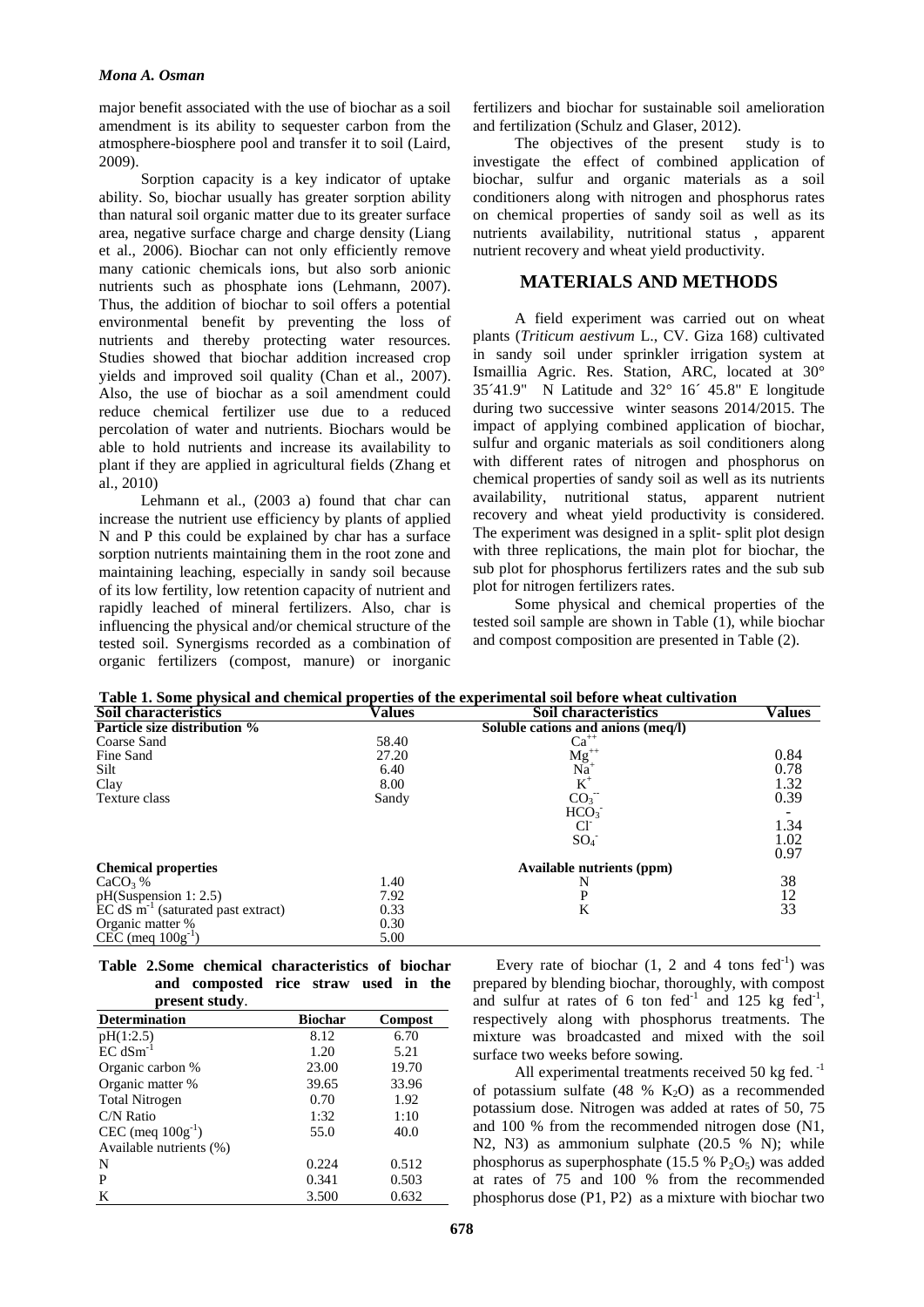weeks before sowing, at both tested seasons. Ammonium sulfate was added in four split equal doses after 2, 4, 6 and 8 weeks from sowing. While potassium was divided into two equal doses, after two weeks and five weeks from sowing.

Plants were harvested at maturity and the yield components (straw and grains) were recorded and subjected to oven drying at  $70^{\circ}$  C, up to a constant dry weight, ground and prepared for digestion using a mixture of  $H_2SO_4$  and  $H_2O_2$  as described by Page et al., (1982). The digests were then subjected to the evaluation of plant nutrients (N, P and K contents) according to procedures described by Cottenie et al. (1982). Furthermore, three soil samples were taken from each treatment after wheat harvesting for chemical analysis to evaluate the values of soil pH, EC and availability of nutrients (N, P and K) which are determined according to Page et al., (1982). Results were subjected to statistical analysis according to Snedecor and Cochran (1982); the treatments were compared using the least significant difference (L.S.D) at 0.05 level of probability.

 Apparent Nutrients Recovery Efficiency (ANRE) was calculated according to Quanbao et al., (2007).  $ANRE = (Update in fertilized plot, kg fed<sup>-1</sup> - Optake in$ control plot, kg fed  $^{-1}$ ) / quantity of fertilizer nutrient applied (kg fed $^{-1}$ )\*100

### **RESULTS AND DISCUSSION**

- **1-Effect of biochar amendment on the soil chemical characteristics and soil nutrients availability after wheat harvesting.**
- **a. Soil reaction (pH), electrical conductivity (EC), organic matter (O.M) and cation exchange capacity (CEC).**

Data presented in Table (3) show the changes of soil chemical properties in response to application of biochar rates along with different rates of nitrogen and phosphorus fertilization.

**Table 3.Effect of biochar amendments along with N and P rates on some soil chemical characteristics and soil nutrients availability (ppm) after harvesting wheat crop.**

|                                         |                |                              |       | <b>First season</b> |           | <b>Second season</b> |                                     |       |        |       |       |
|-----------------------------------------|----------------|------------------------------|-------|---------------------|-----------|----------------------|-------------------------------------|-------|--------|-------|-------|
| <b>Treatments</b>                       |                | pH $(1:2.5)$ E.C $(dS^{-1})$ |       | N                   | ${\bf P}$ | K                    | pH $(1:2.5)$ E.C(dS <sup>-1</sup> ) |       | N      | P     | K     |
| <b>Without Biochar</b>                  |                |                              |       |                     |           |                      |                                     |       |        |       |       |
| P <sub>1</sub>                          | N1             | 7.38                         | 0.158 | 77.0                | 16.5      | 46.4                 | 7.38                                | 0.160 | 70.0   | 17.2  | 50.0  |
|                                         | N <sub>2</sub> | 7.25                         | 0.167 | 85.0                | 21.7      | 47.0                 | 7.40                                | 0.170 | 79.2   | 19.5  | 52.0  |
|                                         | N <sub>3</sub> | 7.45                         | 0.180 | 95.0                | 22.1      | 47.2                 | 7.42                                | 0.179 | 89.7   | 22.0  | 52.3  |
| P <sub>2</sub>                          | N1             | 7.31                         | 0.117 | 81.3                | 21.0      | 46.3                 | 7.33                                | 0.120 | 79.5   | 19.7  | 54.2  |
|                                         | N <sub>2</sub> | 7.46                         | 0.129 | 88.7                | 23.0      | 52.0                 | 7.41                                | 0.130 | 88.3   | 20.0  | 55.1  |
|                                         | N <sub>3</sub> | 7.35                         | 0.137 | 86.7                | 25.3      | 53.3                 | 7.44                                | 0.140 | 90.0   | 22.0  | 55.0  |
| With Biochar I                          |                |                              |       |                     |           |                      |                                     |       |        |       |       |
| P <sub>1</sub>                          | N1             | 7.31                         | 0.165 | 78.0                | 26.0      | 62.6                 | 7.34                                | 0.170 | 74.6   | 20.2  | 66.0  |
|                                         | N <sub>2</sub> | 7.34                         | 0.170 | 98.0                | 42.3      | 76.2                 | 7.33                                | 0.182 | 82.4   | 24.2  | 67.0  |
|                                         | N <sub>3</sub> | 7.35                         | 0.175 | 99.7                | 45.0      | 77.0                 | 7.34                                | 0.190 | 94.2   | 27.3  | 79.1  |
| P <sub>2</sub>                          | N1             | 7.32                         | 0.127 | 80.7                | 42.6      |                      | 7.36                                |       | 80.0   | 33.0  | 74.2  |
|                                         |                |                              |       |                     |           | 72.3                 |                                     | 0.162 |        |       |       |
|                                         | N <sub>2</sub> | 7.34                         | 0.175 | 90.3                | 44.4      | 72.7                 | 7.38                                | 0.176 | 92.0   | 32.0  | 80.0  |
|                                         | N <sub>3</sub> | 7.35                         | 0.178 | 109                 | 44.5      | 74.7                 | 7.40                                | 0.190 | 99.4   | 39.2  | 80.4  |
| With Biochar II                         |                |                              |       |                     |           |                      |                                     |       |        |       |       |
| P <sub>1</sub>                          | N1             | 7.30                         | 0.144 | 89.3                | 36.0      | 78.1                 | 7.33                                | 0.150 | 90.0   | 30.3  | 70.1  |
|                                         | N <sub>2</sub> | 7.30                         | 0.170 | 94.7                | 40.3      | 86.2                 | 7.34                                | 0.176 | 97.2   | 39.2  | 89.5  |
|                                         | N <sub>3</sub> | 7.32                         | 0.190 | 98.3                | 45.6      | 87.0                 | 7.39                                | 0.178 | 105    | 41.0  | 86.2  |
| P <sub>2</sub>                          | N1             | 7.17                         | 0.207 | 103                 | 47.0      | 77.0                 | 7.29                                | 0.270 | 110    | 49.2  | 80.5  |
|                                         | N <sub>2</sub> | 7.33                         | 0.251 | 118                 | 55.9      | 82.3                 | 7.27                                | 0.300 | 122    | 57.2  | 87.2  |
|                                         | N <sub>3</sub> | 7.28                         | 0.246 | 140                 | 57.0      | 91.5                 | 7.30                                | 0.320 | 149    | 59.1  | 95.0  |
| With Biochar III                        |                |                              |       |                     |           |                      |                                     |       |        |       |       |
| P <sub>1</sub>                          | N1             | 7.31                         | 0.130 | 80.7                | 33.3      | 72.2                 | 7.39                                | 0.127 | 92.3   | 34.2  | 70.0  |
|                                         | N <sub>2</sub> | 7.30                         | 0.227 | 91.7                | 42.0      | 74.4                 | 7.37                                | 0.211 | 95.2   | 44.2  | 76.2  |
|                                         | N <sub>3</sub> | 7.23                         | 0.325 | 95.3                | 43.0      | 76.3                 | 7.30                                | 0.220 | 97.2   | 47.6  | 79.3  |
| P <sub>2</sub>                          | N1             | 7.21                         | 0.291 | 79.0                | 40.5      | 59.0                 | 7.30                                | 0.281 | 97.2   | 40.7  | 62.2  |
|                                         | N2             | 7.17                         | 0.305 | 87.3                | 45.0      | 64.0                 | 7.27                                | 0.310 | 98.3   | 44.2  | 66.4  |
|                                         | N <sub>3</sub> | 7.14                         | 0.376 | 89.7                | 48.7      | 65.0                 | 7.29                                | 0.390 | 102    | 44.3  | 63.2  |
| Means values of biochar rates           |                |                              |       |                     |           |                      |                                     |       |        |       |       |
| Without                                 |                | 7.366                        | 0.148 | 85.611              | 21.594    | 48.700               | 7.40                                | 0.15  | 82.78  | 20.07 | 53.10 |
| Char I                                  |                | 7.335                        | 0.165 | 92.611              | 40.783    | 72.561               | 7.36                                | 0.18  | 87.10  | 29.32 | 74.45 |
| Char II                                 |                | 7.280                        | 0.201 | 107.27              | 46.950    | 83.678               | 7.32                                | 0.23  | 112.20 | 46.00 | 84.75 |
| Char III                                |                | 7.225                        | 0.276 | 87.275              | 42.078    | 70.136               | 7.32                                | 0.26  | 97.03  | 42.53 | 69.55 |
| Means values of P rates                 |                |                              |       |                     |           |                      |                                     |       |        |       |       |
| P <sub>1</sub>                          |                | 7.318                        | 0.183 | 90.222              | 34.476    | 69.964               | 7.36                                | 0.18  | 88.92  | 30.58 | 69.81 |
| P <sub>2</sub>                          |                | 7.284                        | 0.211 | 96.167              | 41.226    | 67.574               | 7.34                                | 0.23  | 100.64 | 38.38 | 71.12 |
| Means values of N rates                 |                |                              |       |                     |           |                      |                                     |       |        |       |       |
| N1                                      |                | 7.288                        | 0.167 | 83.667              | 32.854    | 65.403               | 7.34                                | 0.18  | 86.70  | 30.56 | 65.90 |
| N <sub>2</sub>                          |                | 7.310                        | 0.199 | 94.250              | 39.306    | 69.403               | 7.35                                | 0.21  | 94.33  | 35.06 | 71.68 |
| N <sub>3</sub>                          |                | 7.307                        | 0.226 | 101.67              | 41.394    | 71.500               | 7.36                                | 0.23  | 103.31 | 37.81 | 73.81 |
| LSD at 5%                               |                |                              |       |                     |           |                      |                                     |       |        |       |       |
|                                         |                | 0.03                         | 0.02  | 3.85                | 2.64      | 1.43                 | 0.02                                | 0.02  | 3.65   | 2.20  | 1.46  |
| Rates of biochar (A)<br>Rates of $P(B)$ |                | 0.03                         | 0.01  | 3.14                | 1.67      | 1.01                 | 0.02                                | 0.01  | 3.00   | 1.32  | 1.00  |
|                                         |                |                              |       |                     |           |                      |                                     |       |        |       |       |
| Rates of $N(C)$                         |                | 0.02                         | 0.01  | 2.10                | 1.14      | 1.06                 | 0.01                                | 0.01  | 2.04   | 1.00  | 1.02  |
| $A*B$                                   |                | 0.05                         | 0.02  | 9.13                | 3.35      | 2.01                 | 0.04                                | 0.02  | 6.20   | 2.33  | 1.98  |
| $A*C$                                   |                | 0.03                         | 0.02  | 4.21                | 2.29      | 2.13                 | 0.02                                | 0.02  | 3.86   | 2.10  | 1.78  |
| $B*C$                                   |                | 0.05                         | 0.01  | 2.97                | 1.62      | 1.50                 | 0.04                                | 0.01  | 2.52   | 1.22  | 1.03  |
| $A*B*C$                                 |                | 0.10                         | 0.03  | 5.95                | 3.24      | 3.01                 | 0.12                                | 0.03  | 4.59   | 2.98  | 3.20  |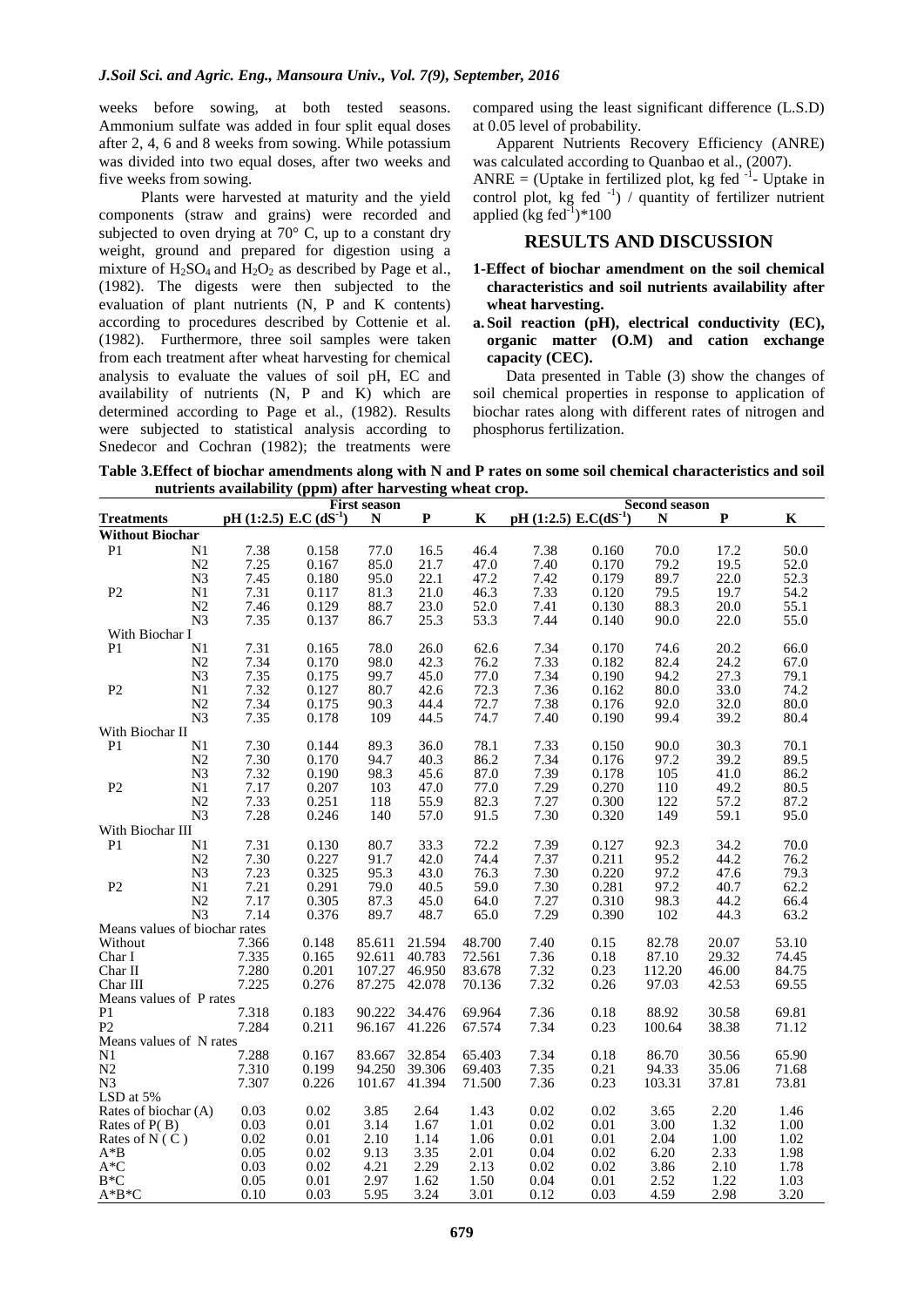Regarding soil pH, the statistical interaction analysis showed that, the values of pH slightly decreased by increasing the rate of biochar as compared to control treatment (without biochar), the same trend was observed for both tested seasons. This may be due to the presence of compost and sulfur combined with char which governs the soil pH values ( Nigussie and Kissi, 2011) according to the production of organic acids formed as a result of compost decomposition. Moreover, increasing P rates caused a significant decrease in the soil pH values, while the changes did not show any obvious trend at both tested seasons due to different rates of Nitrogen application.

With regard to electrical conductivity (EC) the obtained results showed that the application of biochar rates caused a significant increase in EC as compared to control treatment. Moreover, the values of EC increased gradually by increasing the rate of biochar amendment, this may be due to presence of ash which is rich in basic cations during the production of char; also because of the positively and significant relationship between EC and exchangeable bases ( Nigussie and Kissi, 2011), the same trend was observed for both tested seasons. Moreover, a significant increase in EC was recorded due to the increase the of nitrogen and phosphorus application rates along with biochar.

Concerning the organic matter content in soil after harvesting wheat crop at both tested seasons, data



presented in Fig. (1) show that a significant increase in O.M values exist due to application of biochar compared to control treatment (without biochar) .This may be due to the high organic carbon content of biochar , similar results were obtained by Schahczenski (2010). Moreover, this explanation was confirmed by Uzoma et al. (2012) who reported that biochar provided a significant portion of carbon returned to soil for enhancing future soil fertility and health. Generally, increasing the rate of biochar caused a significant increase in organic carbon values.

With respect to the changes in cation exchange capacity (CEC) due to applied biochar along with different rates of N and P, data presented in Fig. (1) show a significant positive effect of applied different rates of biochar on CEC as compared to the control treatment. Biochar has a high concentration of acidic and basic functional groups which results in high CEC (Major, 2010). Also, these explanations were confirmed by Lehmann (2010) who reported that biochar has a large specific surface area of organic matter and negatively charged functional groups which increased the exchange points of soil colloid, thus increasing the CEC values, but, a slightly changes in CEC values was observed at both tested seasons due to different rates of application of N and P along with biochar .



 **Fig. 1 .Effect of biochar rates amendment on cation exchange capacity (CEC) as well as O.M for both tested seasons. Error bars represented standard error of the means.**

### **b.Effect of biochar amendment along with N and P rates on availability of some macronutrients in soil after wheat harvesting for both tested seasons.**

Data in Table (3) showed that the application of biochar increases significantly the availability of N, P and K soil content as compared to control treatment (without biochar); this trend was true for both tested seasons.

Generally, increasing the application of biochar to soil up to second rate caused a significant increase in nutrient availability, through increasing the adsorption sites and nutrient availability also to the impact of adding the compost to the char which enhanced the nutrient availability. Similar results were obtained by Major (2009) who found that blending biochar with organic materials (compost) enhance its nutrients values as a soil amendment; furthermore, biochar retain nutrients against leaching. Moreover, burned residues added nutrients to soil which results in increasing nutrient availability (Sanchez et al., 1983).

Furthermore, biochar has low nutrients content but acts more as a soil conditioner by making nutrients more available to plants and improving soil structure. Moreover, pore structure of biochar likely provides a habitat for soil microorganisms, which in turn may aid in making nutrients available to crops,( Schahczenski, 2010 ). Also, the availability of N, P and K increased significantly, as expected, by increasing the rates of N and P fertilizers in presence of biochar.

 Again, the application of second rate of biochar  $(2 \text{ ton fed}^{-1})$  along with high rates of both N and P (100 % ) from the recommended dose was significantly superior in increasing the availability of N,P and K as compared to control (without biochar) and other treatments, similar results were obtained for both tested seasons. This may be due to minimizing the leaching of N and K due to the presence of biochar which has a negative charge; beside an electrostatic attraction process. The strong sorption of N as  $NH_4$  by biochar is expected to retain and makes ammonium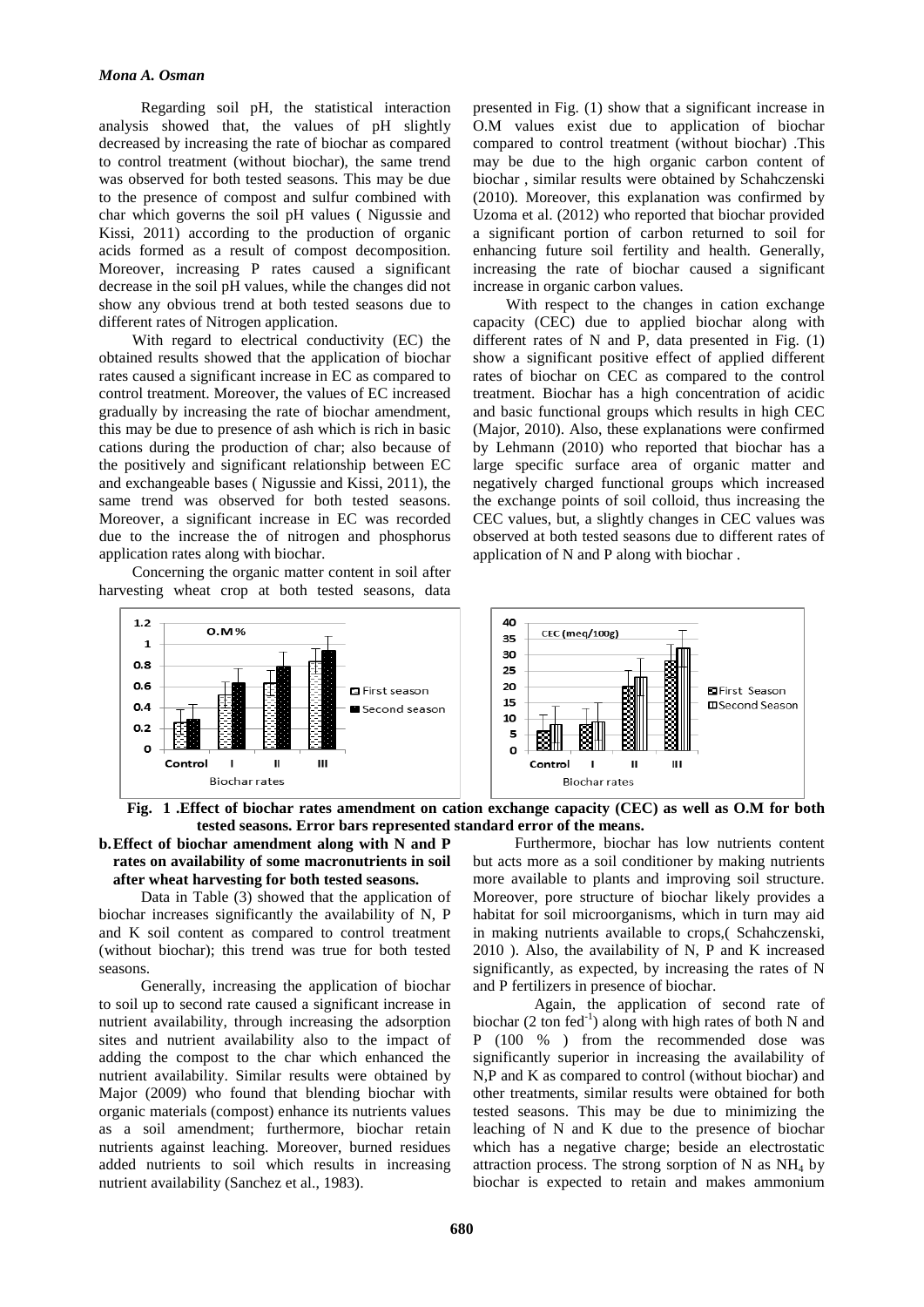available to plants, these explanation was confirmed by Lehmann (2003 a). Biochar can act also as a slow release fertilizer and / or as a catalyst to estimate microbial growth.

### **2. Effect of applying biochar amendment along with N and P rates on total contents of macronutrients in wheat straw and grains.**

 Data in Table (4) and Fig.(2) show that all applied treatments increased significantly the wheat total contents of macronutrient over control; this may be due to application of biochar along with N and P rates. The second rate of biochar in presence of high rates of N and P were significantly superior in increasing either straw or grains for both tested seasons. The corresponding increase as compared to control for N, P and K plant content were 98.2,62.4 and 91.1 % for straw as well as 71.4 , 65.1 and 61.5% for grains in the first season where it reached 85.2 , 26.3 and 115.8% for straw as well as 66.7 , 50.5 and 96.6% for grains as compared to control, in the second season. Such results are confirmed by those of Adriano et al., (2005) who found that increasing the addition of char can certainly have a positive influence on N and P nutrient uptake by increasing the sorption capacity.

**Table 4. Effect of biochar amendments along with N and P rates on total contents of some macronutrients for**  wheat crop (kg fed<sup>-1</sup>). **First season:**

|                         |                               |        | <b>Straw</b> |             | <b>Grains</b> |        |             |  |
|-------------------------|-------------------------------|--------|--------------|-------------|---------------|--------|-------------|--|
| Treatments              |                               | N      | P            | $\mathbf K$ | N             | P      | $\mathbf K$ |  |
|                         | <b>Without Biochar</b>        |        |              |             |               |        |             |  |
| P <sub>1</sub>          | N1                            | 16.8   | 8.67         | 14.2        | 17.5          | 5.15   | 15.6        |  |
|                         | N2                            | 23.1   | 12.3         | 21.9        | 24.4          | 7.17   | 20.4        |  |
|                         | N <sub>3</sub>                | 24.3   | 13.9         | 22.3        | 25.1          | 7.41   | 21.2        |  |
| P <sub>2</sub>          | N1                            | 26.4   | 13.6         | 18.9        | 19.6          | 7.38   | 19.2        |  |
|                         | N <sub>2</sub>                | 27.3   | 15.9         | 21.1        | 25.8          | 7.86   | 25.2        |  |
|                         | N <sub>3</sub>                | 28.3   | 15.7         | 21.3        | 26.6          | 9.39   | 26.5        |  |
|                         | With Biochar I                |        |              |             |               |        |             |  |
| P <sub>1</sub>          | N1                            | 25.9   | 10.7         | 22.9        | 25.4          | 7.95   | 21.9        |  |
|                         | N <sub>2</sub>                | 27.8   | 14.6         | 22.8        | 26.8          | 8.93   | 24.2        |  |
|                         | N <sub>3</sub>                | 28.5   | 14.0         | 23.2        | 27.8          | 6.12   | 26.0        |  |
| P2                      | N1                            | 27.7   | 15.1         | 19.7        | 26.0          | 7.70   | 24.2        |  |
|                         | N2                            | 30.8   | 16.0         | 21.4        | 29.5          | 8.30   | 25.8        |  |
|                         | N <sub>3</sub>                | 31.4   | 16.0         | 22.7        | 30.1          | 8.56   | 27.4        |  |
|                         | With Biochar II               |        |              |             |               |        |             |  |
| P <sub>1</sub>          | N1                            | 33.9   | 14.7         | 27.9        | 32.5          | 8.31   | 28.7        |  |
|                         | N2                            | 39.1   | 16.2         | 30.3        | 44.1          | 14.6   | 42.2        |  |
|                         | N <sub>3</sub>                | 40.7   | 18.4         | 30.4        | 44.4          | 13.3   | 45.1        |  |
| P <sub>2</sub>          | N1                            | 38.0   | 17.2         | 27.4        | 33.1          | 8.30   | 28.4        |  |
|                         | N <sub>2</sub>                | 49.4   | 21.4         | 35.8        | 45.1          | 14.2   | 41.6        |  |
|                         | N <sub>3</sub>                | 56.1   | 25.5         | 40.7        | 45.6          | 15.5   | 42.8        |  |
|                         | With Biochar III              |        |              |             |               |        |             |  |
| P <sub>1</sub>          | N1                            | 32.5   | 13.9         | 22.6        | 29.1          | 9.53   | 26.3        |  |
|                         | N2                            | 40.3   | 14.3         | 27.9        | 35.8          | 10.7   | 33.5        |  |
|                         | N3                            | 42.8   | 11.8         | 29.5        | 36.4          | 11.0   | 34.7        |  |
| P2                      | N1                            | 33.8   | 11.8         | 17.9        | 34.5          | 10.8   | 31.6        |  |
|                         | N2                            | 43.2   | 13.5         | 22.5        | 36.1          | 12.2   | 35.2        |  |
|                         | N <sub>3</sub>                | 53.5   | 17.8         | 34.0        | 37.6          | 11.5   | 37.7        |  |
|                         | Means values of biochar rates |        |              |             |               |        |             |  |
| Without                 |                               | 24.369 | 13.236       | 19.927      | 23.171        | 7.394  | 21.322      |  |
| Charl                   |                               | 28.666 | 14.019       | 22.109      | 27.592        | 7.927  | 24.910      |  |
| Char II                 |                               | 44.494 | 18.896       | 32.094      | 40.800        | 12.365 | 38.111      |  |
| Char III                |                               | 42708  | 13.869       | 25.723      | 34.908        | 10.950 | 33.173      |  |
| Means values of P rates |                               |        |              |             |               |        |             |  |
| P <sub>1</sub>          |                               | 31.296 | 13.623       | 24.652      | 30.769        | 9.181  | 28.310      |  |
| P2                      |                               | 38.823 | 16.386       | 25.275      | 32.466        | 10.137 | 30.448      |  |
| Means values of N rates |                               |        |              |             |               |        |             |  |
| N1                      |                               | 29.365 | 13.208       | 21.434      | 27.207        | 8.145  | 24.470      |  |
| N2                      |                               | 35.516 | 15.543       | 25.445      | 33.440        | 10.482 | 31.002      |  |
| N <sub>3</sub>          |                               | 40.298 | 16.263       | 28.010      | 34.207        | 10.350 | 32.665      |  |
| LSD at 5%               |                               |        |              |             |               |        |             |  |
| Rates of biochar (A)    |                               | 6.84   | 2.56         | 3.85        | 2.54          | 1.67   | 2.85        |  |
| Rates of $P(B)$         |                               | 3.07   | 1.47         | 1.64        | 0.45          | 0.75   | 1.37        |  |
| Rates of $N(C)$         |                               | 1.98   | 1.57         | 1.85        | 1.11          | 0.73   | 1.32        |  |
| $A^*B$                  |                               | 1.20   | 1.11         | 1.20        | 1.00          | 0.65   | 2.74        |  |
| $A*C$                   |                               | 3.97   | 1.54         | 3.71        | 2.21          | 1.45   | 2.64        |  |
| B*C                     |                               | 2.81   | 1.09         | 2.62        | 0.77          | 0.98   | 0.92        |  |
| $A*B*C$                 |                               | 5.61   | 2.18         | 5.24        | 1.54          | 1.95   | 2.80        |  |
|                         |                               |        |              |             |               |        |             |  |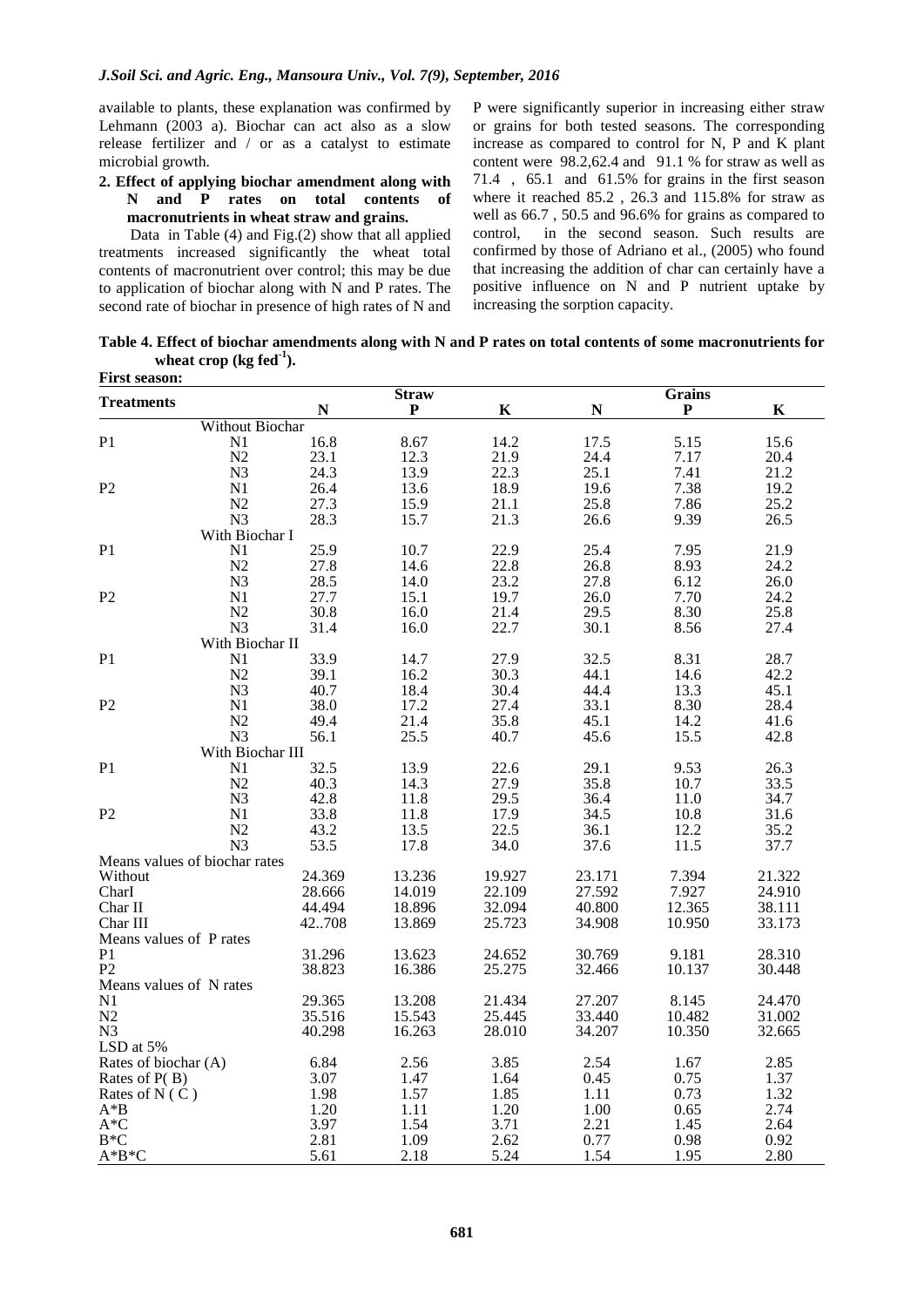# **Second season:**

| <b>Treatments</b>       |                               |             | <b>Straw</b> |             |           | <b>Grains</b> |             |
|-------------------------|-------------------------------|-------------|--------------|-------------|-----------|---------------|-------------|
|                         |                               | $\mathbf N$ | ${\bf P}$    | $\mathbf K$ | ${\bf N}$ | ${\bf P}$     | $\mathbf K$ |
|                         | Without Biochar               |             |              |             |           |               |             |
| P <sub>1</sub>          | N1                            | 18.2        | 9.22         | 13.2        | 19.2      | 5.30          | 12.5        |
|                         | N2                            | 27.2        | 13.2         | 18.2        | 25.4      | 7.00          | 19.5        |
|                         | N <sub>3</sub>                | 28.3        | 13.9         | 20.4        | 26.4      | 7.36          | 22.5        |
| P <sub>2</sub>          | N <sub>1</sub>                | 24.2        | 14.5         | 17.4        | 22.5      | 7.40          | 15.5        |
|                         | N2                            | 28.3        | 16.3         | 20.1        | 26.0      | 7.90          | 17.0        |
|                         | N3                            | 32.4        | 16.0         | 20.9        | 28.2      | 7.84          | 17.8        |
|                         | With Biochar I                |             |              |             |           |               |             |
| P <sub>1</sub>          | N1                            | 27.2        | 11.3         | 15.7        | 27.3      | 6.21          | 23.0        |
|                         | N2                            | 32.2        | 14.9         | 24.8        | 30.0      | 7.33          | 27.0        |
|                         | N <sub>3</sub>                | 33.7        | 15.2         | 24.7        | 33.5      | 7.34          | 27.2        |
| P <sub>2</sub>          | N1                            | 33.4        | 16.5         | 20.2        | 29.1      | 7.35          | 25.2        |
|                         | N2                            | 37.5        | 16.2         | 24.0        | 33.5      | 7.90          | 27.9        |
|                         | N3                            | 40.1        | 17.2         | 24.9        | 38.4      | 7.91          | 30.0        |
|                         | With Biochar II               |             |              |             |           |               |             |
| P <sub>1</sub>          | N1                            | 37.5        | 16.3         | 27.0        | 35.2      | 8.30          | 25.0        |
|                         | N2                            | 44.2        | 20.2         | 32.5        | 45.3      | 8.35          | 27.2        |
|                         | N <sub>3</sub>                | 47.2        | 21.2         | 32.9        | 47.2      | 9.00          | 29.8        |
| P <sub>2</sub>          | N1                            | 39.2        | 18.0         | 33.0        | 39.1      | 10.2          | 25.2        |
|                         | N2                            | 58.3        | 19.2         | 35.7        | 45.2      | 11.2          | 27.2        |
|                         | N <sub>3</sub>                | 60.0        | 20.2         | 45.1        | 47.0      | 11.8          | 35.0        |
|                         | With Biochar III              |             |              |             |           |               |             |
| P <sub>1</sub>          | N1                            | 37.3        | 18.0         | 25.2        | 32.2      | 8.20          | 24.5        |
|                         | N2                            | 45.0        | 19.3         | 30.4        | 40.2      | 9.22          | 25.0        |
|                         | N <sub>3</sub>                | 47.0        | 19.0         | 31.2        | 44.5      | 9.20          | 25.9        |
| P <sub>2</sub>          | N1                            | 44.0        | 18.0         | 27.0        | 37.3      | 8.22          | 25.7        |
|                         | N2                            | 51.2        | 20.0         | 28.5        | 39.1      | 9.00          | 26.1        |
|                         | N <sub>3</sub>                | 55.1        | 20.0         | 28.3        | 42.5      | 9.24          | 27.5        |
|                         | Means values of biochar rates |             |              |             |           |               |             |
| Without                 |                               | 26.43       | 13.85        | 18.37       | 24.62     | 7.13          | 17.47       |
| Charl                   |                               | 34.02       | 15.22        | 22.38       | 31.97     | 7.34          | 26.72       |
| Char II                 |                               | 47.73       | 19.18        | 34.37       | 43.17     | 9.81          | 28.23       |
| Char III                |                               | 46.60       | 19.05        | 28.43       | 39.30     | 8.85          | 25.78       |
| Means values of P rates |                               |             |              |             |           |               |             |
| P <sub>1</sub>          |                               | 35.42       | 15.98        | 24.68       | 33.87     | 7.73          | 24.09       |
| P <sub>2</sub>          |                               | 41.98       | 17.68        | 27.09       | 35.66     | 8.83          | 25.01       |
| Means values of N rates |                               |             |              |             |           |               |             |
| N <sub>1</sub>          |                               | 32.63       | 15.23        | 22.34       | 30.24     | 7.65          | 22.08       |
| N2                      |                               | 40.49       | 17.41        | 26.78       | 35.59     | 8.49          | 24.61       |
| N <sub>3</sub>          |                               | 42.98       | 17.84        | 28.55       | 38.46     | 8.71          | 26.96       |
| LSD at 5%               |                               |             |              |             |           |               |             |
| Rates of biochar(A)     |                               | 4.72        | 2.57         | 3.48        | 3.24      | 1.42          | 2.71        |
| Rates of $P(B)$         |                               | 2.98        | 1.39         | 1.26        | 0.50      | 0.68          | 1.35        |
| Rates of $N(C)$         |                               | 1.30        | 1.63         | 1.62        | 1.09      | 0.74          | 1.14        |
| $A^*B$                  |                               | 1.12        | 0.98         | 1.11        | 0.99      | 0.45          | 2.62        |
| $A*C$                   |                               | 3.85        | 1.42         | 2.98        | 1.25      | 1.26          | 2.45        |
| $B*C$                   |                               | 2.64        | 1.00         | 2.70        | 1.20      | 0.88          | 0.82        |
| $A*B*C$                 |                               | 4.86        | 2.00         | 4.82        | 1.26      | 1.20          | 2.07        |
|                         |                               |             |              |             |           |               |             |

Moreover, the obtained results were confirmed by Warnock et al.,(2007) who found that biochar serves as a catalyst that enhances plant uptake of nutrient and water compared to other soil amendments due to its high surface area and porosity which enable it to adsorb or retain nutrients and water and increasing plant uptake of nutrients . On the other hand, application of the high rate of biochar caused a significant decrease in the total contents, of N, P and K for straw and grains, this may be due to the high C/N ratio of the biochar used in this

investigation, where its addition to soil did not provide sufficient additional of N to plants and therefore did not result in increasing the total contents of N . This causes imbalance in the uptake of P and K even at rate of 2 ton fed-1 , this response agree with Chan *et al*.(2007). In other words, under high rate of biochar, nitrogen was likely immobilized as evident from the low N concentrations and reducing N uptake. Moreover, the most inferior treatments for total contents of both yield components were recorded for control treatment without biochar.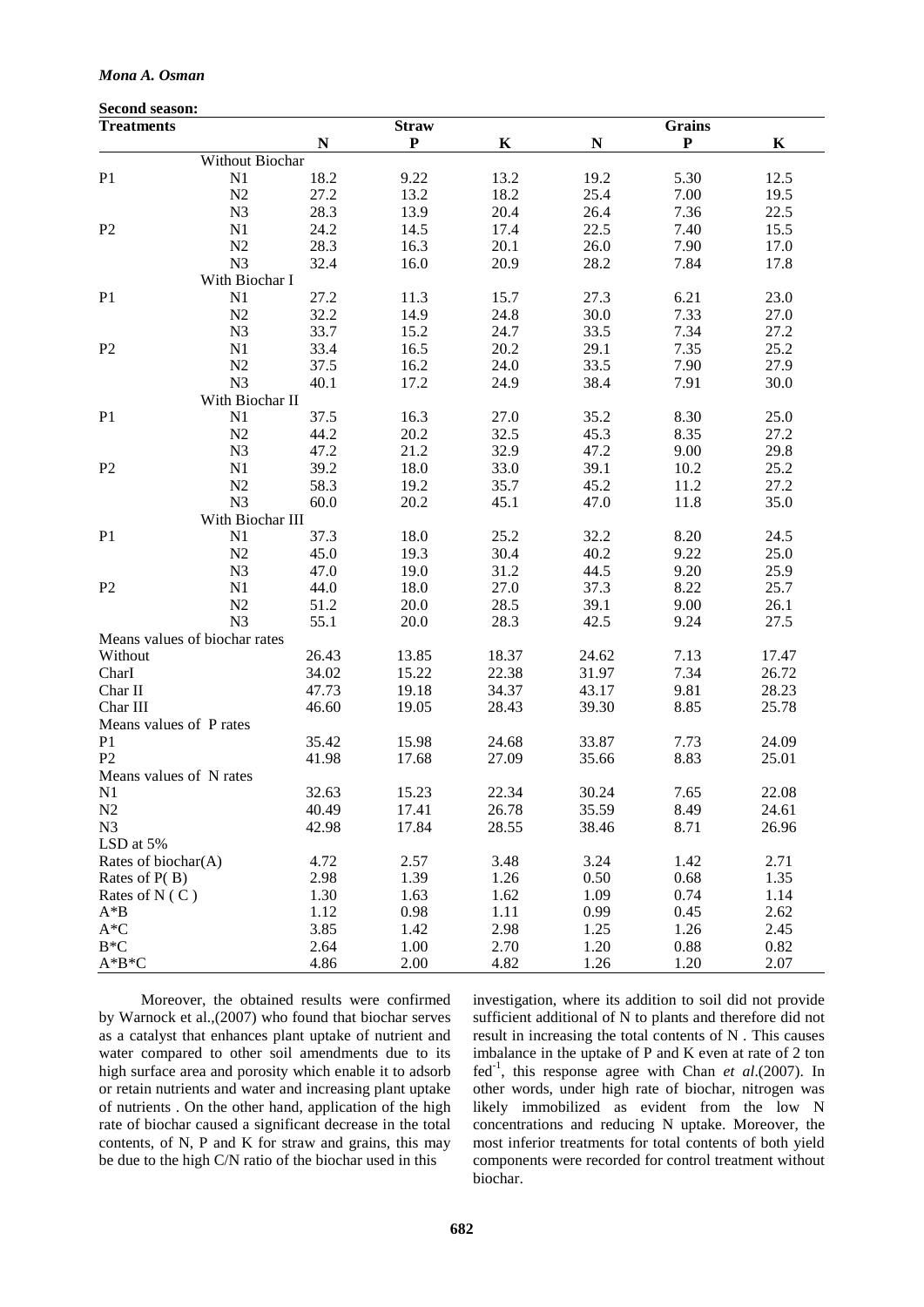#### **First season**



**for both straw and grains of wheat crop (kg fed-1 ).**

### **3- Effect of biochar amendment on Apparent Nutrients Recovery Efficiency (ANRE) of wheat crop.**

 The values of Apparent Nutrients Recovery Efficiency (ANRE) was calculated for wheat crop as presented in Table (5) and Fig. (3). Values show that a significant increase exists in N,P and K (ANRE) due to the presence of biochar as a soil conditioner. Increasing biochar amendment gradually increases the (ANRE) especially in presence of the second rate of biochar (2 ton fed $^{-1}$ ), then the opposite trend was obtained in presence of the third rate of biochar  $(4 \text{ ton fed}^{-1})$  in both tested seasons. Moreover, increasing the rates of both nitrogen and phosphorus caused a positive increase in N, P and K (ANRE), especially in presence of the second rate of biochar. Finally, it could be concluded that the addition of biochar combined with compost and sulfur as a soil conditioner is more useful in improving the (ANRE) of N, P and K because of its effect in enhancing the nutrients availability, nutritional status and wheat crop in sandy soil. Similar results were obtained by Reddy (2014) who found that the addition of biochar combined with compost is more useful in improving the ANRE.

**Table 5. Effect of biochar amendment along with N and P rates on ANRE for N, P and K (%) of wheat crop.**

|                 |                   |      | $(70)$ or wheat evep.<br><b>First season</b> |      | <b>Second season</b> |       |      |  |
|-----------------|-------------------|------|----------------------------------------------|------|----------------------|-------|------|--|
|                 | <b>Treatments</b> | N    | P                                            | K    | N                    | P     | K    |  |
|                 | With Biochar I    |      |                                              |      |                      |       |      |  |
| $\overline{P1}$ | N1                | 34.0 | 4.83                                         | 30.0 | 34.2                 | 3.99  | 26.0 |  |
|                 | N <sub>2</sub>    | 9.47 | 4.06                                         | 9.40 | 12.8                 | 2.71  | 28.2 |  |
|                 | N3                | 6.90 | 2.71                                         | 11.4 | 12.5                 | 1.71  | 18.0 |  |
| P <sub>2</sub>  | N1                | 15.4 | 1.21                                         | 11.6 | 31.6                 | 1.95  | 25.0 |  |
|                 | N <sub>2</sub>    | 9.60 | 1.36                                         | 1.80 | 22.3                 | 0.70  | 29.6 |  |
|                 | N3                | 6.60 | 1.31                                         | 4.60 | 17.9                 | 1.27  | 32.4 |  |
| M.              |                   | 13.7 | 2.41                                         | 11.5 | 21.9                 | 2.05  | 26.5 |  |
|                 | With Biochar II   |      |                                              |      |                      |       |      |  |
| P <sub>1</sub>  | N1                | 64.2 | 9.19                                         | 53.6 | 70.6                 | 13.44 | 52.6 |  |
|                 | N <sub>2</sub>    | 47.6 | 11.3                                         | 60.4 | 49.2                 | 11.13 | 44.0 |  |
|                 | N <sub>3</sub>    | 35.7 | 10.4                                         | 60.4 | 39.7                 | 11.92 | 39.6 |  |
| P <sub>2</sub>  | N1                | 50.2 | 3.01                                         | 35.4 | 63.2                 | 6.30  | 50.6 |  |
|                 | N <sub>2</sub>    | 55.2 | 7.89                                         | 62.2 | 65.6                 | 6.20  | 51.6 |  |
|                 | N <sub>3</sub>    | 46.8 | 11.0                                         | 71.4 | 46.4                 | 8.16  | 82.8 |  |
| M.              |                   | 50.0 | 8.80                                         | 57.2 | 55.8                 | 9.53  | 53.5 |  |
|                 | With Biochar III  |      |                                              |      |                      |       |      |  |
| P <sub>1</sub>  | N1                | 54.6 | 9.61                                         | 38.2 | 64.2                 | 15.8  | 48.0 |  |
|                 | N <sub>2</sub>    | 38.1 | 5.53                                         | 38.2 | 43.5                 | 11.1  | 35.4 |  |
|                 | N <sub>3</sub>    | 29.8 | 1.49                                         | 41.4 | 36.8                 | 11.0  | 28.4 |  |
| P <sub>2</sub>  | N1                | 44.6 | 1.08                                         | 22.8 | 69.2                 | 6.52  | 39.6 |  |
|                 | N <sub>2</sub>    | 34.9 | 1.29                                         | 22.8 | 48.0                 | 7.50  | 35.0 |  |
|                 | N3                | 36.2 | 3.21                                         | 47.8 | 37.0                 | 7.40  | 34.2 |  |
| М.              |                   | 39.7 | 3.70                                         | 35.2 | 49.8                 | 9.89  | 36.8 |  |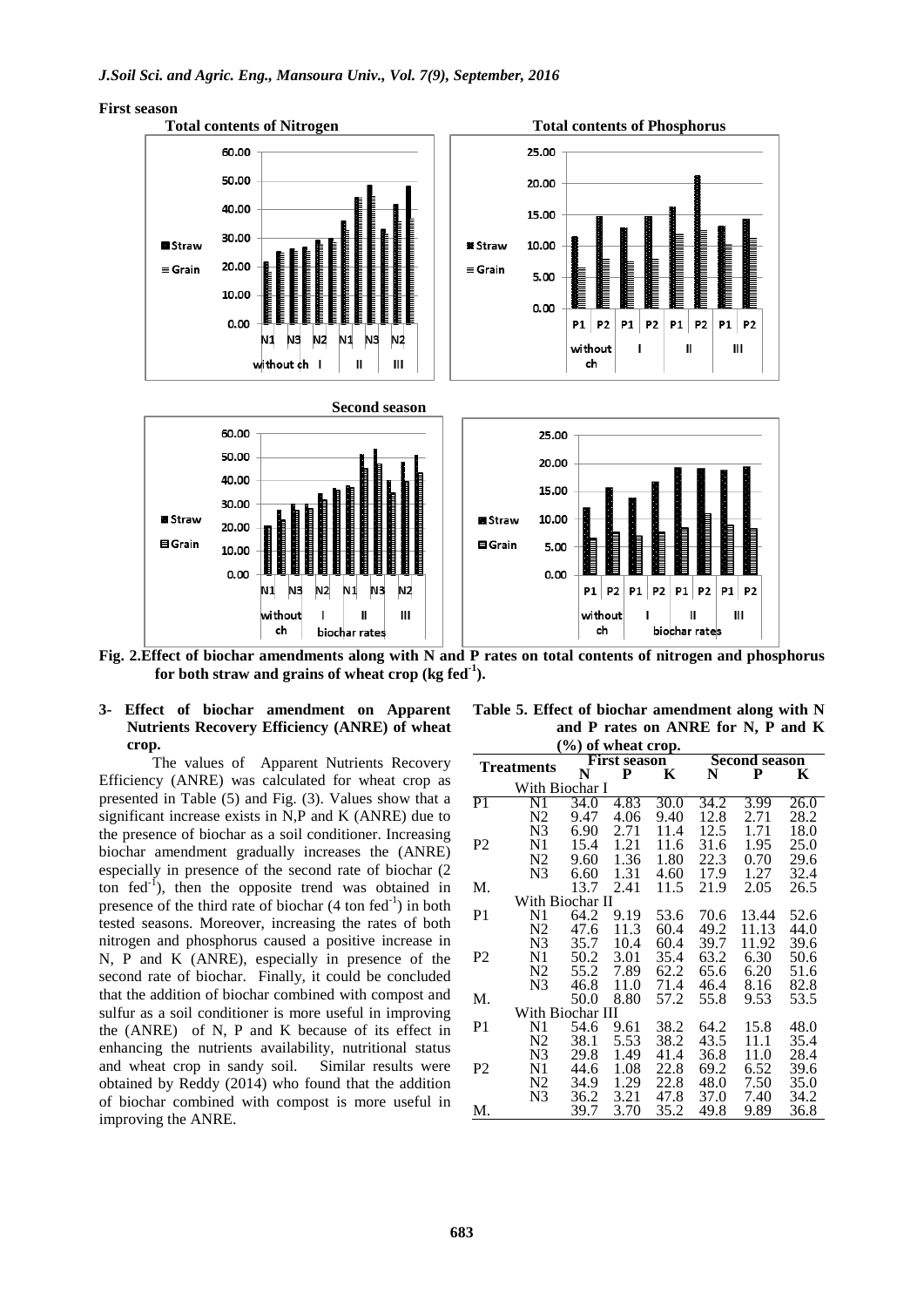

### **4- Effect of biochar amendment along with N and P rates on yield components of wheat crop.**

Data presented in Table ( 6 ) revealed that the crop yield components of wheat increased significantly by increasing the rate of biochar from  $(1 \text{ ton fed}^{-1})$  up to  $(2 \text{ ton } \text{fed}^{-1})$  then significantly decreased by increasing the rate of biochar  $(4 \text{ ton fed}^{-1})$ . The best suited biochar rate and materials for application be considered before crop yields decline or its soil properties diminished. Barrow (2012) and Gaskin et al. ( 2010 ) found a positive effect of biochar on plant growth and biomass yield only when biochar is applied along with supplement nutrient source. Moreover, Chan et al.(2007) attributed the low response to the high C/N ratio of the biochar used in this investigation, as its addition to soil did not provide sufficient additional N to plants and therefore did not result in yield increase even at rate of 2 ton  $\text{fed}^{-1}$ .

Also, biochar application combined with N and P rates has a positive effect on plant growth and crop yields compared to control. In this respect, Barrow (2012) pointed out that applied biochar has a positive effect on growth and yield components. With respect to different application rates of N and P(100%), data indicate that yield components increased gradually by increasing the rate of N and P application in presence of biochar as compared to control ( without biochar), especially in presence of biochar  $(2 \text{ ton fed}^{-1})$  along with the high rate of N and P. Biochar application give a favorable condition as it acts as a slow release fertilizer and / or as a catalyst which activate microbial growth. Moreover, biochar acts as a soil conditioner, improve soil physical properties and nutrient use efficiency, thereby increasing plant growth and yield.

The application of second rate of biochar (2 ton fed<sup>-1</sup>) in presence of high rate of N and  $P(100\%)$ . (N3 combined with P2) was significantly superior in increasing either straw or grains of wheat crop as compared to control. On the other hand, the most inferior treatments for both straw and grains were recorded for the control treatment (without biochar), similar results are being recorded for both tested seasons.

Finally, we can conclude that applying blended biochar with organic materials (compost) and sulfur to sandy soil is of beneficial impact by preventing the loss of nutrients, improves the soil chemical properties, hold nutrients against leaching, increases the availability of nutrient to plants, maintains the surface sorption and increases the wheat yield components.

**Table 6. Effect of biochar amendment along with N and P** 

| rates on yield components of wheat $\text{crop}(\text{kg fed}^{-1})$ |                        |              |                     |                      |               |  |  |  |
|----------------------------------------------------------------------|------------------------|--------------|---------------------|----------------------|---------------|--|--|--|
| <b>Treatments</b>                                                    |                        |              | <b>First season</b> | <b>Second season</b> |               |  |  |  |
|                                                                      |                        | <b>Straw</b> | Grains              | <b>Straw</b>         | <b>Grains</b> |  |  |  |
|                                                                      | <b>Without Biochar</b> |              |                     |                      |               |  |  |  |
| P <sub>1</sub>                                                       | N1                     | 1831         | 1358                | 1900                 | 1090          |  |  |  |
|                                                                      | N2                     | 2073         | 1700                | 2940                 | 1570          |  |  |  |
|                                                                      | N3                     | 2359         | 1847                | 2990                 | 2110          |  |  |  |
| P <sub>2</sub>                                                       | N1                     | 2467         | 1590                | 2010                 | 1550          |  |  |  |
|                                                                      | N2                     | 2665         | 1800                | 2680                 | 1062          |  |  |  |
|                                                                      | N <sub>3</sub>         | 2645         | 1917                | 2700                 | 1670          |  |  |  |
|                                                                      | Biochar I              |              |                     |                      |               |  |  |  |
| P1                                                                   | N1                     | 2213         | 1767                | 2380                 | 1540          |  |  |  |
|                                                                      | N <sub>2</sub>         | 2445         | 1859                | 2940                 | 1900          |  |  |  |
|                                                                      | N <sub>3</sub>         | 2719         | 2044                | 3430                 | 2170          |  |  |  |
| P <sub>2</sub>                                                       | N1                     | 2572         | 1810                | 2800                 | 1840          |  |  |  |
|                                                                      | N <sub>2</sub>         | 2834         | 2032                | 3290                 | 2000          |  |  |  |
|                                                                      | N3                     | 2800         | 2199                | 3640                 | 2140          |  |  |  |
|                                                                      | Biochar II             |              |                     |                      |               |  |  |  |
| P1                                                                   | N1                     | 3414         | 2181                | 3002                 | 2000          |  |  |  |
|                                                                      | N <sub>2</sub>         | 3609         | 2971                | 3400                 | 2390          |  |  |  |
|                                                                      | N3                     | 3685         | 3160                | 3830                 | 2780          |  |  |  |
| P <sub>2</sub>                                                       | N1                     | 3499         | 2320                | 3800                 | 2510          |  |  |  |
|                                                                      | N <sub>2</sub>         | 4508         | 3220                | 4000                 | 3020          |  |  |  |
|                                                                      | N <sub>3</sub>         | 5199         | 3373                | 5420                 | 4002          |  |  |  |
|                                                                      | Biochar III            |              |                     |                      |               |  |  |  |
| P <sub>1</sub>                                                       | N1                     | 3080         | 2097                | 2980                 | 1800          |  |  |  |
|                                                                      | N <sub>2</sub>         | 3342         | 2468                | 3400                 | 2.122         |  |  |  |
|                                                                      | N3                     | 3386         | 3308                | 3540                 | 2173          |  |  |  |
| P <sub>2</sub>                                                       | N1                     | 2360         | 1844                | 2450                 | 1987          |  |  |  |
|                                                                      | N2                     | 2442         | 2330                | 3010                 | 2000          |  |  |  |
|                                                                      | N3                     | 3373         | 2460                | 3220                 | 2155          |  |  |  |
| Means<br>rates                                                       | values of biochar      |              |                     |                      |               |  |  |  |
| Without                                                              |                        | 2340         | 1702                | 2537                 | 1509          |  |  |  |
| CharI                                                                |                        | 2597         | 1952                | 3080                 | 1932          |  |  |  |
| Char II                                                              |                        | 3986         | 2871                | 3909                 | 2784          |  |  |  |
| Char III                                                             |                        | 2997         | 2418                | 3100                 | 1686          |  |  |  |
| Means values of P rates                                              |                        |              |                     |                      |               |  |  |  |
| P1                                                                   |                        | 2846         | 2230                | 2061                 | 1794          |  |  |  |
| P <sub>2</sub>                                                       |                        | 3114         | 2241                | 3252                 | 2161          |  |  |  |
| Means values of N rates                                              |                        |              |                     |                      |               |  |  |  |
| N1                                                                   |                        | 2680         | 1871                | 2665                 | 1780          |  |  |  |
| N <sub>2</sub>                                                       |                        | 2990         | 2297                | 3208                 | 1843          |  |  |  |
| N <sub>3</sub>                                                       |                        | 3271         | 2538                | 3596                 | 2400          |  |  |  |
| LSD at 5%                                                            |                        |              |                     |                      |               |  |  |  |
| Rates of biochar (A)                                                 |                        | 318.6        | 75.59               | 290.2                | 62.40         |  |  |  |
| Rates of $P(B)$                                                      |                        | 86.08        | 8.00                | 72.20                | 20.40         |  |  |  |
| Rates of $N(C)$                                                      |                        | 55.09        | 53.73               | 40.20                | 30.50         |  |  |  |
| A*B                                                                  |                        | 172.2        | 131.2               | 154.3                | 112.0         |  |  |  |
| A*C                                                                  |                        | 110.2        | 107.4               | 92.00                | 82.60         |  |  |  |
| $B*C$                                                                |                        | 77.91        | 75.99               | 72.50                | 62.50         |  |  |  |
| A*B*C                                                                |                        | 155.82       | 151.98              | 142.7                | 168.2         |  |  |  |
|                                                                      |                        |              |                     |                      |               |  |  |  |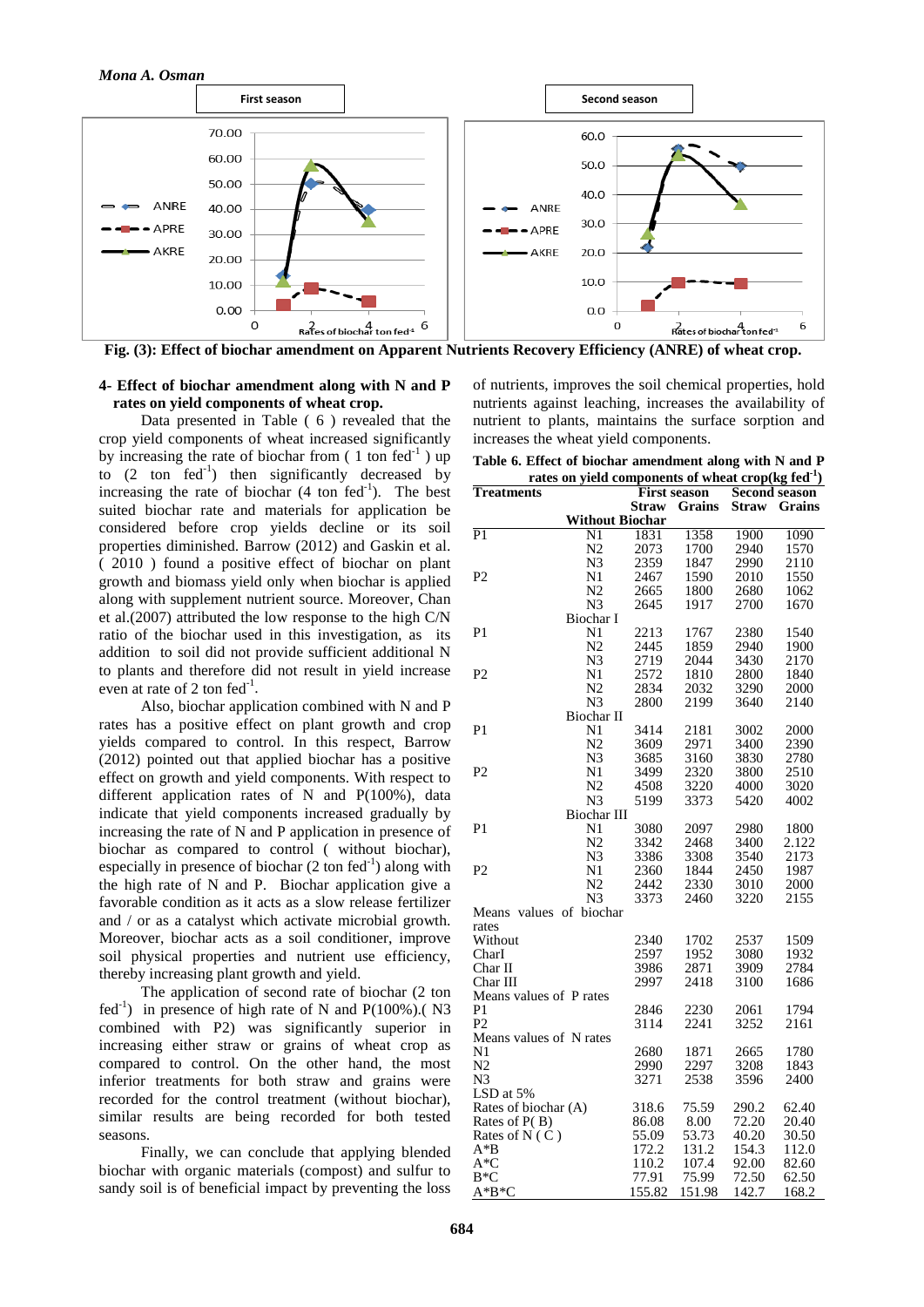### **REFERENCES**

- Adriano, D.C; N.S. Bolan; J. Vangronsveld and W.W. Wenzel (2005). In: D Hillel (ed) Encyclopedia of Soils in the Environment, Elsevier, Amsterdam. pp 175-182.
- Barrow, C.J. (2012). Biochar:Potential for countering land degradation and for improving agriculture . Applied Geography (Sevenoaks), 34:21-28.
- Chan, K.Y.; L. VanZwieten; I. Meszaros; A. Dowwnil and S. Joseph (2007). Agronomic values of green waste biochar as a soil amendment. Aust. J. of soil Res .45:629-634.
- Cottenie, A.; M. Verloo ; L. Kiek ; G. Velghe and R. Camerlynek (1982): " Chemical Analysis of Plants and Soils" Lab. Anal. And Agroch. State Univ., Ghent, Belgium.
- Dias, B.O.; C.A. Silva; F. S. Higashikawa; A. Roig and M.A. Sanchez-Monedero (2010). Use of biochar as bulking agent for the composting of poultry manure; effect on organic matter degradation and humification. Bioresource Technology 101:1239- 1246.
- Gaskin, J.W.; R. A. Speir , K. Harri; K. C. Das; R. D. Lee; L. A. Morris and D. S. Fisher (2010). Effect of Peanut Hull and Pine Chip Biochar on Soil Nutrients, Corn Nutrient Status, and Yield. Agr. J. 102: 623-633.
- Glaser, B.; J. Lehmann and W. Zech (2002). Ameliorating physical and chemical properties of highly Weathered soils in the tropics with charcoal: A review, Biol. Fertil. Soils. 35: 219– 230.
- Laird, D. (2009). Impact of Biochar amendments on soil quality for a Typical Midwesern Agricultural soil. Presentation made at the North American Biochar Conference 2009, 9-12 August, University of Colorado at Boulder, USA. Available online at http:// cees. Colorado. Edu/ biochar- soils html,last accessed May 2010.
- Lehmann, J. (2010). Biochar for Environmental<br>Management: Science and Technology, Management: Science and Technology, Earthscan publications, London.
- Lehmann, J.; JP. da Silva ; C. Steiner ;T. Nehls; W. Zech and B. Glaser (2003 a). Nutrient availability and leaching in archaeological Anthrosol and a Ferralsol of the Central Amazon basin: Fertilizer, manure and charcoal amendments, Plant and Soil 249,343–357
- Liang, B.; J. Lehmann; D. Solomon; J. Kinyangi; J. Grossman; B. O'Neill; J.O. Skjemstad; J. Thies; F.J. Luizao; J. Petersen, and E.G. Neves(2006). Black carbon increases cation exchange capacity in soils. Soil Sci. Soc. Am. J. 70:1719–1730.
- Major, J. (2009). Biochar application to a colombia savanna oxisol: fate and effect on soil fertility, crop production, nutrient leaching and soil hydrology. Department of Crop and soil Sci. Cornell Univ. Ithaca NY USA. P. 841
- Major, J. (2010). Soil improvement from application of biochar. IBI Research Summary.
- Mukherjee, A.; A.R. Zimmerman and W. Harris (2011). Surface chemistry variations among a series of laboratory-produced biochars. Geoderma 163: 247-255.
- Nigussie, A. and E. Kissi (2011). Effect of charcoal production on soil properties in Southwestern Ethiopia. Middle-East J. of Sci. Res. 9:807-813.
- Novotny, E. H.; E. R. Deazevedo; T. J. Bonagamba; T. J. Cunha; B. E. Madari; V. D. Benites and M. H. Hayes. (2007). Studies on the compositions of humic acids from dark earth soils. Environ. Sci. Technol. 41:400-405.
- Page, A.L.; R.H. Miller and D.R. Keeney (1982). "Methods of soil analysis" Amer. Soc. Agron., Madison, Wisconsin, U.S.A.
- Peng, X.; L.L. Ye; C.H. Wang; H. Shou and B. Sun (2011). Temperature and duration dependent rice straw-derived biochar: characteristics and its effects on soil properties of an Ultisol in southern China. Soil and Tillage Research 112: 159–166.
- Quanbao,Y. ;Z. Hongcheng ; W. Haiyan ; Z. Ying ; W. Benfo ; H. Zhongyang ; D. Qigen and X. Ke (2007) . Effects of nitrogen fertilizer on nitrogen use efficiency and yield of rice under different soil conditions. Agric. China. 1: 30-36.
- Reddy, S.B.N. (2014). BIOCHARCULTURE-Biochar for Environment and Development108, 1-197.
- Sanchez, P.A.; J.H. Villachia and D.E. Bandy (1983). Soil fertility dynamics after clearing tropical rainforest in Peru. Soil Sci.Soc. Am.J. 47, 1171- 1178.
- Schahczenski, J. (2010). Biochar and sustainable agriculture. National Sustainable Agriculture Information Service.1-800-346- 9140.WWW.attra.ncat.org.
- Schulz, H. and B. Glaser (2012). Effects of biochar compared to organic and inorganic fertilizers on soil quality and plant growth in a greenhouse experiment. J. of Plant Nutrition and Soil Sci. [175:](http://onlinelibrary.wiley.com/doi/10.1002/jpln.v175.3/issuetoc) 410–422.
- Snedecor, G.W. and W.G. Cochran (1982). "Statistical Methods". 7th Edition. Iowa State Univ. Press. U.S.A.
- Sombroek, W.; M.L. Ruivo ;P.M. Fearnside ; B. Glaser and J. Lehmann (2003). Amazonian Dark Earths as carbon stores and sinks. In: Origin, properties, Management.125-139.Dordrecht,Kluwer Academic Publishers.
- Tavakkoli, E.; F. Fatehi; S. Coventry; P. Rengasamy and G.K. McDonald (2011). Additive effects of Na+ and Cl– ions on barley growth under salinity stress. Journal of Experimental Botany 62: 2189- 2203.
- Uzoma, K.C; M. Inoue; H. Andry; H. Fujimaki; A .Zahoor and E. Nishihara (2012). Effect of cow manure biochar on maize productivity under sandy soil condition Soil Use Manage. 27: 205– 212.
- Warnock, D.D.; J. Lehmann; T.W. Kuyper and M.C. Rillig (2007). Mycorrhizal responses to biochar in soil-concepts and mechanisms. Plant Soil 300:9–20.